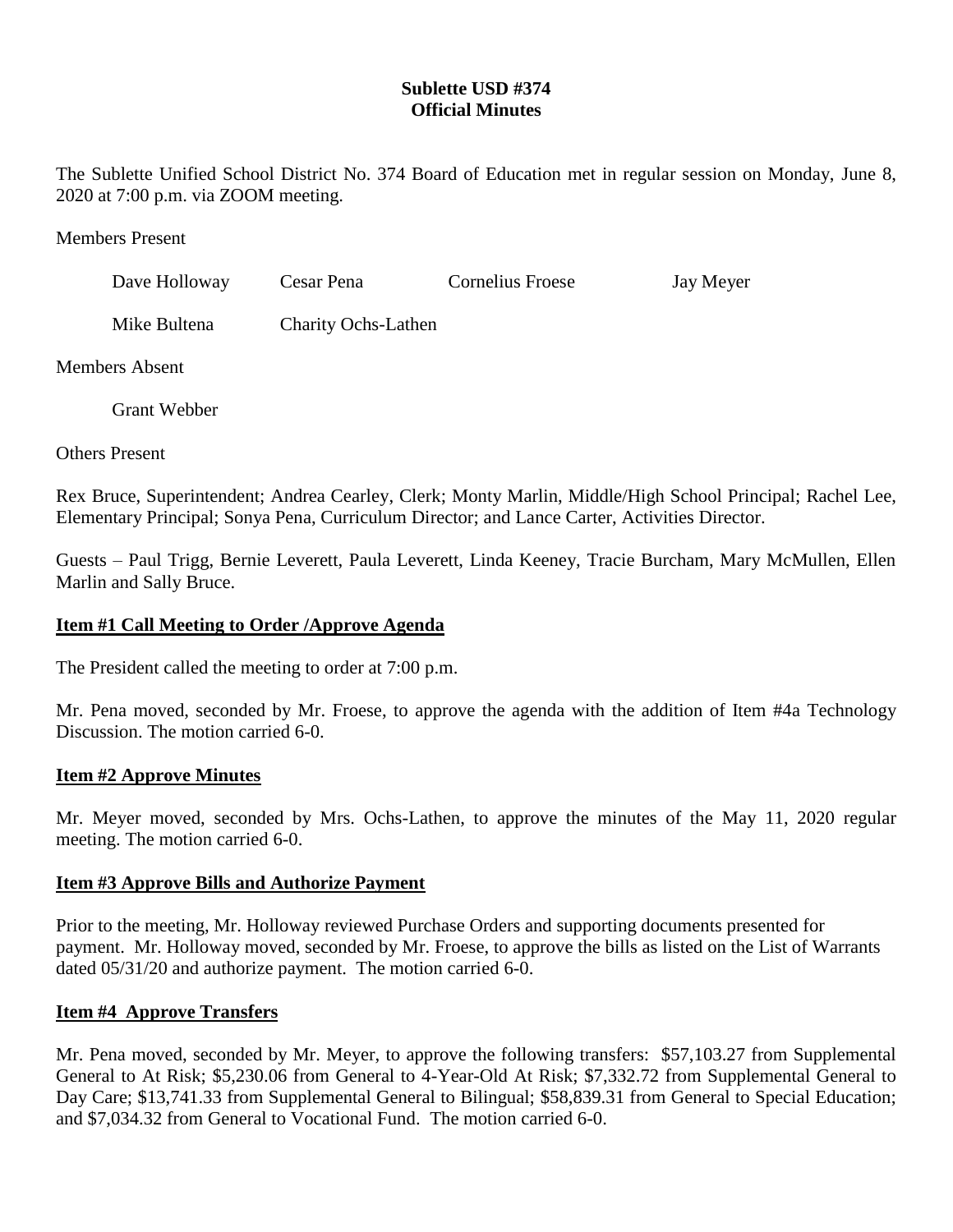Board Minutes Page 2 June 8, 2020

## **PUBLIC FORUM**

There was no public forum.

## **Reports**

#### Curriculum

Mrs. Pena reported that she had attended 4 days of Adaptive Schools training with 10 other teachers under the direction of Dr. Kelly Gillespie combined with the Montezuma and Cimarron schools. Mrs. Lee and she plan to clean out the science supplies in the elementary basement this week.

#### Principals

Mrs. Lee reported the Grab & Go lunch numbers are down a little. The district will send out text caster reminders to the public to remind them of the free lunches for children 0 to 18. The 4-Year-Old At Risk Grant was approved. Mrs. McMullen, Mrs. Marlin and Mrs. Lee distributed the 6<sup>th</sup> grade yard signs to all the students promoting onto middle school. The elementary staff and student handbooks have not been updated yet as they are waiting on information from the Education Commissioner Randy Watson. Mrs. Lee and Mrs. Pena attended a virtual workshop on distance learning where they received lots of good information.

Mr. Marlin reported Education Commissioner Randy Watson is starting a task force on distance learning for this fall. Mrs. Holloway and Mr. Fowler put together a scholarship awards video which is posted on our website – usd374.org. Mr. Marlin announced the High School Graduation would be July  $25<sup>th</sup>$ , and he would have more information regarding graduation to discuss at the July Board of Education meeting. Tentative plans are set for  $8<sup>th</sup>$  grade promotion to be held at the start of the next school year, possibly August  $25<sup>th</sup>$  or  $26<sup>th</sup>$ . He would also like to find a time for the 6<sup>th</sup> grade students to visit the middle school. Currently there are no plans in place for Prom, but he plans to visit with the Jr. Class sponsors again soon. All of the Chromebooks were collected following the on-line continuous learning, and only a few were damaged.

#### Activities Director

Mr. Carter reported that summer weights started last week with two sessions in the morning and one in the evening. Each session can hold about 20 students, and they currently have 40-50 participating with four coaches helping.

## SWPRSC/HPEC

Mr. Meyer reported on the SWPRSC Board meeting held via ZOOM. Mr. Bultena reported on the HPEC Board meeting also held via ZOOM, and he stated they had added another associate director.

#### Superintendent

Mr. Bruce asked the Board whether they would like to continue with the ZOOM meetings or go back to a live meeting for the upcoming end-of-year meeting and the July board meeting. No decision was made. Mr. Bruce reported that the Migrant funding for next school year will be cut about 50%. He has a meeting planned for tomorrow with the principals and Mrs. Pena. Discussion was held again on bullying, and he would really like to try and enforce our "No Tolerance" policy on bullying this next school year. Mrs. Cearley announced the